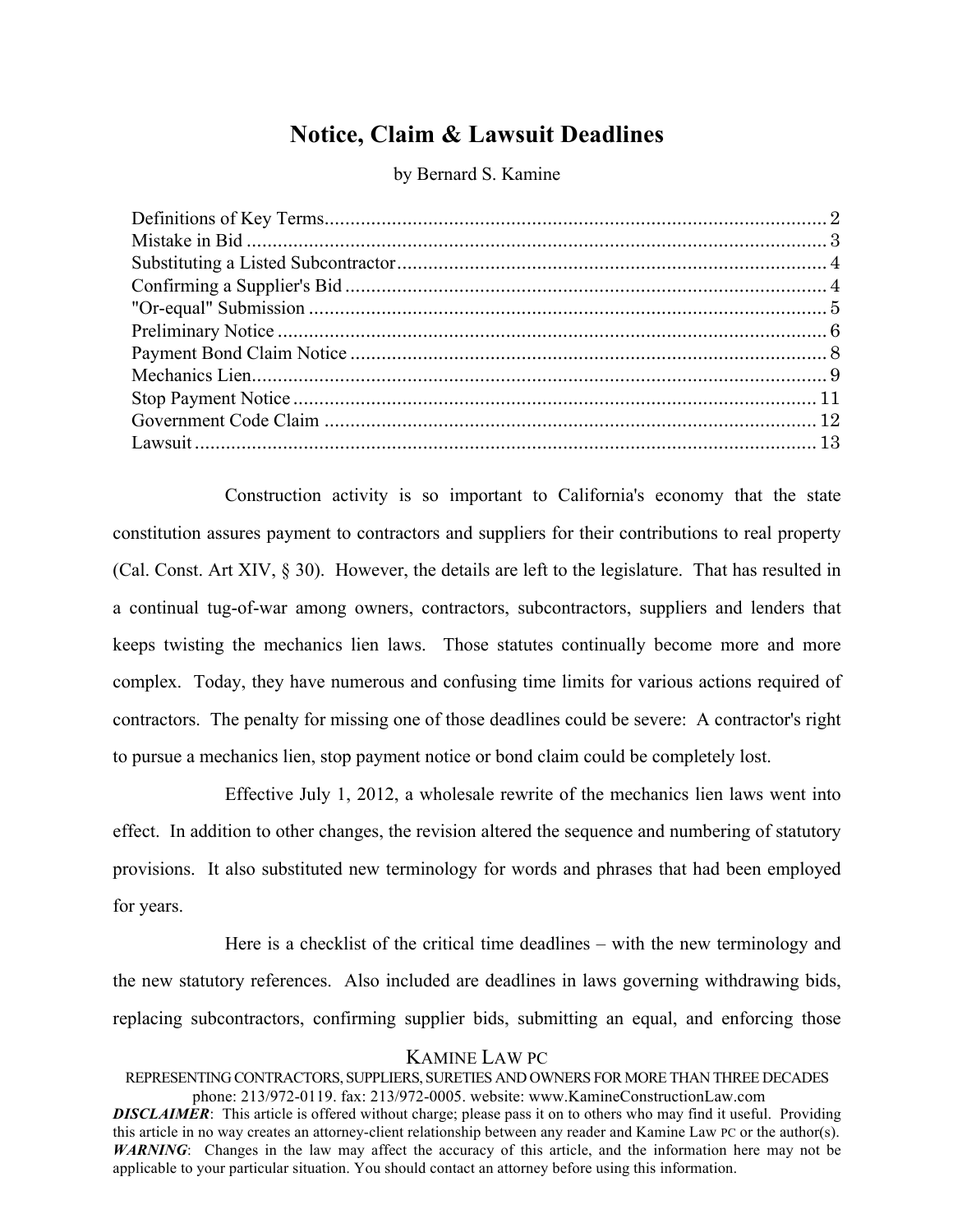rights.

### **DEFINITIONS OF KEY TERMS**

**Work of Improvement:** Construction, alteration, repair or demolition of, or on, any building or other structure, ditch, well, tunnel, road or landscaping, or the change in the grade of any land (Civ. Code § 8050). In other words, a construction project.

**Direct Contractor or Prime Contractor**: A contractor who has a direct contractual relationship with an owner (Civ. Code § 8018).

**Private Work:** Any work of improvement contracted for by an owner who is not a public agency. In other words, a privately-owned construction project. Watch out for confusion caused by public authorities and public corporations that look like private owners, and privately owned public utilities that look like public agencies. What they are governs, not how they appear.

**Public Work:** Unlike the old statute, the new one does not specifically define "public work" (previous Civ. Code § 3100). Instead it defines "public works contract" as one for "the erection, construction, alteration, repair, or improvement of any public structure, building, road, or other public improvement of any kind" (Civ. Code § 8038 and Pub. Cont. Code §1101). The new statute does not identify the range of possible public parties to such contracts. Civil Code § 8036 defines "public entity" as "the state, Regents of the University of California, a county, city, district, public authority, public agency and any other political subdivision or public corporation in the state." But other public agencies, and sometimes private entities, can enter into the kind of public works contract the statute defines (see Pub. Cont. Code §§ 1100 and 1100.7 and Labor Code § 1720 et seq.).

#### **Completion of a Private Work:** Completion is generally the date when the **first**

of these events occurs (Civ. Code  $\S 8180(a)$ ):

#### -2-

### KAMINE LAW PC

REPRESENTING CONTRACTORS, SUPPLIERS, SURETIES AND OWNERS FOR MORE THAN THREE DECADES phone: 213/972-0119. fax: 213/972-0005. website: www.KamineConstructionLaw.com *DISCLAIMER*: This article is offered without charge; please pass it on to others who may find it useful. Providing this article in no way creates an attorney-client relationship between any reader and Kamine Law PC or the author(s). *WARNING*: Changes in the law may affect the accuracy of this article, and the information here may not be applicable to your particular situation. You should contact an attorney before using this information.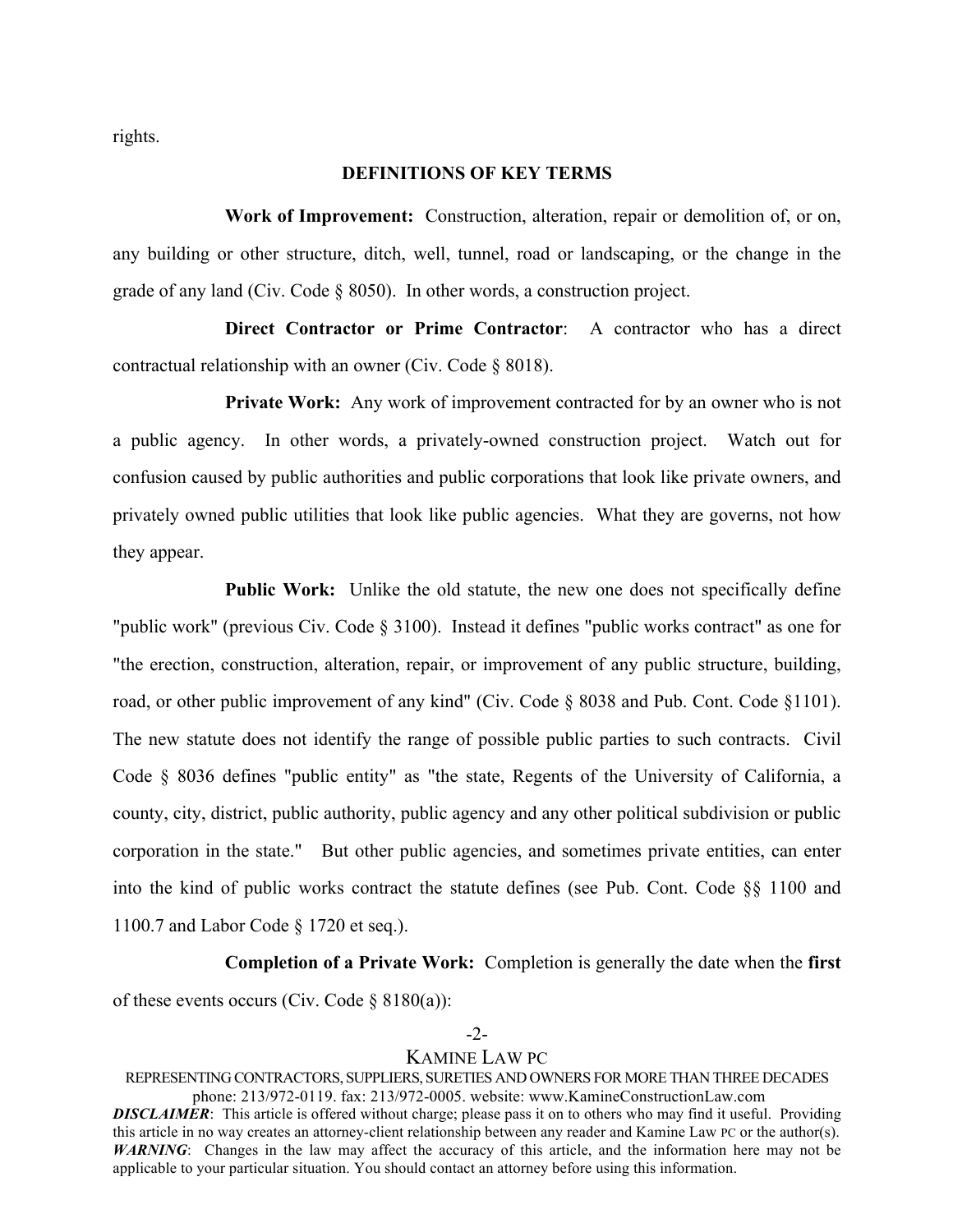- (a) The work of improvement is actually completed;
- (b) The work of improvement is occupied and used by the owner and there is a cessation of labor;
- (c) There has been a cessation of labor for 60 continuous days; **or**
- (d) A notice of cessation of labor is recorded, but only if there had been a cessation of labor for 30 continuous days before it was recorded.

However, if the private work must be "accepted" by a public entity (Civ. Code § 8036), *e.g.*, a storm drain in a new subdivision that is being installed by the developer, but which must be "accepted" by the public agency that will take over its operation, then the work is not complete until the acceptance by the public agency (Civ. Code  $\S$  8180(b)). These changes in the definition of completion impact deadlines for private works mechanics liens, stop notices and bond claims

**Completion of a Public Work:** Completion of a public work is the earlier of the

date

- (a) When the public entity formally accepts the work; **or**
- (b) When, except for state projects, no work has been done on the project for 60 consecutive days (Civ. Code § 9200).

Watch out for projects where work stops for more than 60 days, but later starts up again. The time for stop payment notices and claims against the payment bond may run from the 61st day of the work stoppage, not the later completion and acceptance of the project (*W. F. Hayward Co. v. Transamerica Ins. Co.* (1993) 16 CA4th 1101, 20 CR2d 468). Again, these definitional changes impact deadlines for public works stop notices and bond claims.

# **MISTAKE IN BID**

A contractor cannot refuse to honor its bid on a public work without risking a claim against the bid bond submitted with the bid. There is an exception to this rule for certain mistakes in a bid (Pub. Cont. Code  $\S$  5101). But notice of the mistake must be given under the following procedure:

**Notice of Mistake in Bid:** Deliver notice to the public entity within 5 **working**

-3-

# KAMINE LAW PC

REPRESENTING CONTRACTORS, SUPPLIERS, SURETIES AND OWNERS FOR MORE THAN THREE DECADES phone: 213/972-0119. fax: 213/972-0005. website: www.KamineConstructionLaw.com *DISCLAIMER*: This article is offered without charge; please pass it on to others who may find it useful. Providing

this article in no way creates an attorney-client relationship between any reader and Kamine Law PC or the author(s). *WARNING*: Changes in the law may affect the accuracy of this article, and the information here may not be applicable to your particular situation. You should contact an attorney before using this information.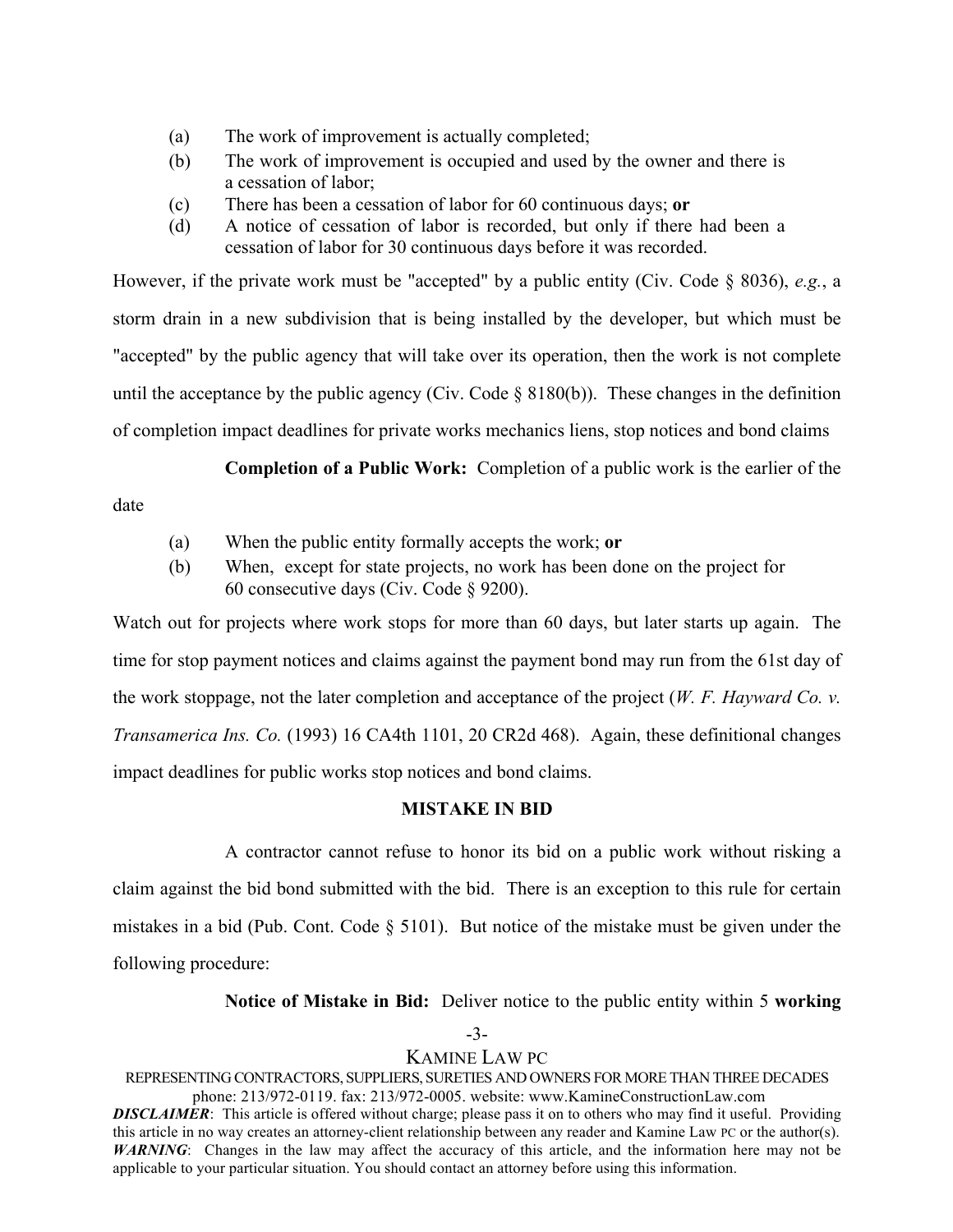days, excluding Saturdays, Sundays and state holidays, after the bid opening. The notice must specify in detail how the mistake was made (Pub. Cont. Code  $\S$  5103).

### **SUBSTITUTING A LISTED SUBCONTRACTOR**

Most bids for public works must include a list of the subcontractors who will perform more than 1/2 of 1% of the work (Pub. Cont. Code § 4100 et seq.; compare City of Los Angeles Admin. Code  $\S$  10.14 which requires listing subcontractors who will do more than  $1/2$ of 1% or \$10,000 worth of the work, whichever is greater). Listed subcontractors can only be changed with the permission of the public agency under the following procedures:

**Notice of Clerical Error in Bid:** Deliver notice to the awarding authority, the erroneously listed subcontractor, and the subcontractor who should have been listed within 2 **working** days after the bid opening (Pub. Cont. Code § 4107.5).

**Objections by the Erroneously Listed Subcontractor:** Deliver objections to the awarding authority and the prime contractor within 6 **working** days after bid opening (Pub. Cont. Code § 4107.5).

**Notice of Other Request to Substitute a Subcontractor:** No time limit for prime contractor request, but awarding authority (or its duly authorized officer) must send notice by certified mail, stating the reasons why the substitution is sought, to the subcontractor who will be substituted out (Pub. Cont. Code § 4107).

**Objections to the Substitution by the Subcontractor:** Deliver written objections to the awarding authority within 5 **working** days after the notice of request for substitution is sent. Failure to object amounts to consent to the substitution (Pub. Cont. Code § 4107).

# **CONFIRMING A SUPPLIER'S BID**

A subcontractor must honor its bid (a) if the prime contractor relied on that bid in

-4-

### KAMINE LAW PC

REPRESENTING CONTRACTORS, SUPPLIERS, SURETIES AND OWNERS FOR MORE THAN THREE DECADES phone: 213/972-0119. fax: 213/972-0005. website: www.KamineConstructionLaw.com *DISCLAIMER*: This article is offered without charge; please pass it on to others who may find it useful. Providing this article in no way creates an attorney-client relationship between any reader and Kamine Law PC or the author(s). *WARNING*: Changes in the law may affect the accuracy of this article, and the information here may not be

applicable to your particular situation. You should contact an attorney before using this information.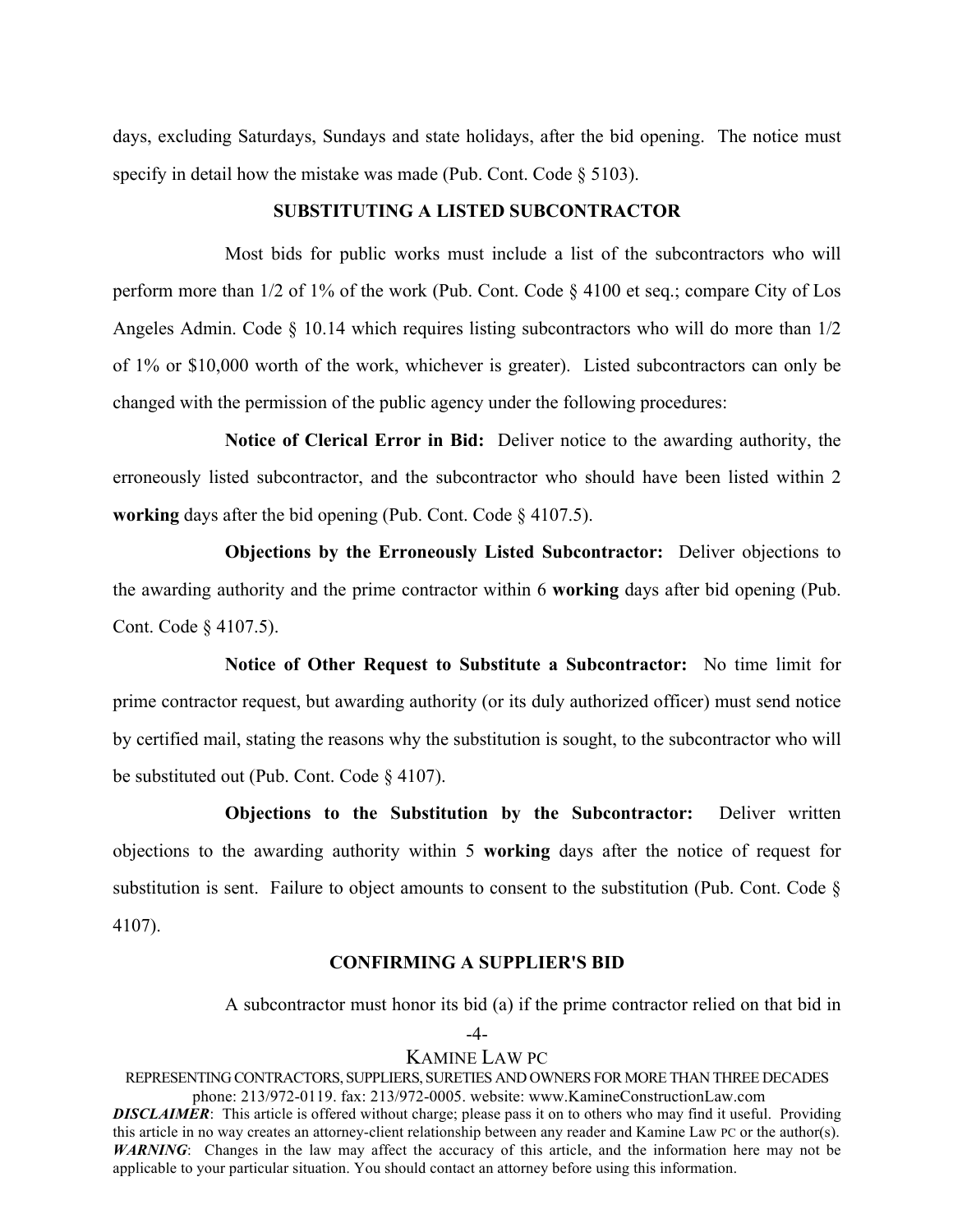preparing its own bid to the owner and (b) if the prime contractor accepts the subcontractor's bid within a reasonable time (*Drennan v Star Paving Co*. (1958) 51 C2d 409, 413-15, 33 P2d 757). The same rule does not govern supplier's bids. Instead, the following statutory procedures apply:

**Oral bid** *under* **\$2,500:** Does not have to be confirmed by the contractor. Supplier is held to the bid for 90 days, or 10 days after award of the contract, whichever occurs first (Com. Code § 2205).

**Oral bid** *over* **\$2,500:** Confirm supplier's bid in writing within 48 hours of receipt of the bid (not 48 hours of the bid opening), in order to hold the supplier to that bid for 90 days, or 10 days after award of the contract, whichever occurs first (Com. Code § 2205).

**Written bid:** Does not have to be confirmed by the contractor. Supplier is held to the bid for 90 days, or 10 days after award of the contract, whichever occurs first – unless the bid specifies a different expiration date for the bid (Commercial Code § 2205).

### **"OR-EQUAL" SUBMISSION**

**Private Work:** Acceptance of "equal" items is **not** mandatory on private works. However, prudent owners often include an "or equal" clause to get the most economical construction. If there is an "or equal" clause in a private work contract, it will set forth the time limit, if any, for submission of data about the proposed equal.

**Sole-sourcing on State or Local Agency Public Work:** Sole-sourcing of a material, product, thing or service is allowed for only four reasons, and, then, only if the awarding authority or its designee (*e.g.*, the city engineer) made a finding that one of the four reasons applies, **and** that finding is described in the invitation for bids or the request for proposals. If no such justification appears, the agency must accept equals. The four reasons are: (1) to conduct a field test or experiment of the product, (2) to match existing products in use on the particular public work, (3) to obtain a product that is only available from one source, and (4)

### -5-

# KAMINE LAW PC

REPRESENTING CONTRACTORS, SUPPLIERS, SURETIES AND OWNERS FOR MORE THAN THREE DECADES phone: 213/972-0119. fax: 213/972-0005. website: www.KamineConstructionLaw.com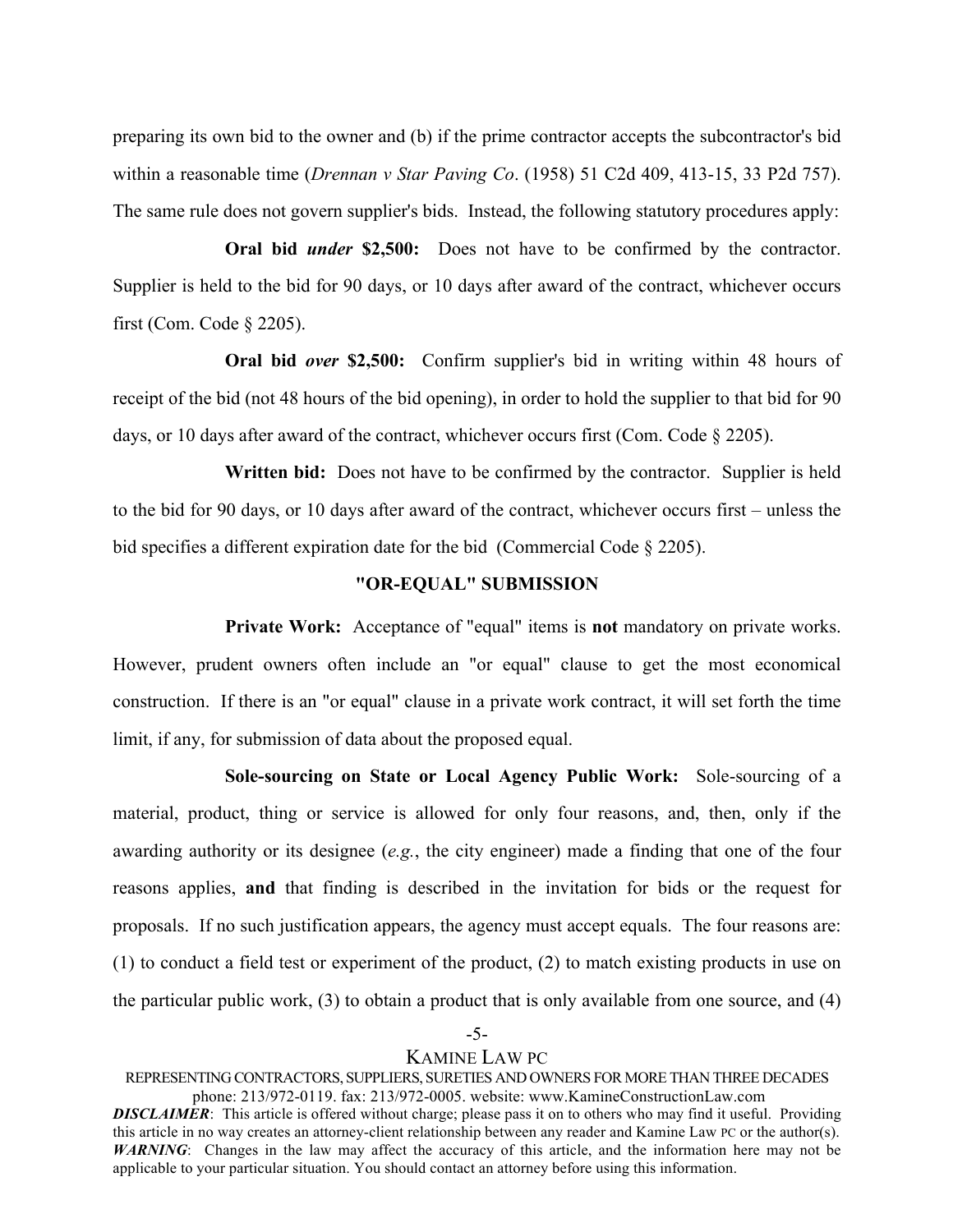to respond to an emergency. Public Contract Code §§ 3400(c) and 10129(b).

**Time to Submit Or-equal Proposal:** The contract documents can set forth the period of time prior to or after award of the contract for submission of data substantiating a request for a substitution of an equal item; if no period is specified, the data must be submitted within 35 days after award (Pub. Cont. Code § 3400 for all public agencies except those governed by Pub. Cont. Code § 10129(a) in the State Contract Act, which governs projects of state Departments of Boating & Waterways, Corrections, General Services, Transportation, and Water Resources). Subcontractors who will perform work later in the project must be alerted to the need to submit their "or equal" data within the contract time limit.

**Federal Project:** The or-equal requirements and sole-sourcing prohibition are contained in the Federal Acquisition Regulations and vary from job to job.

# **PRELIMINARY NOTICE**

**Private Work Preliminary Notice** (Civ. Code § 8034(a))**:** All subcontractors (Civ. Code § 8046), material suppliers (Civ. Code § 8028), design professionals (Civ. Code §§ 8014 and 8300), and providers of services or equipment (Civ. Code §§ 8004, 8022, 8048, 8400, 8520), but not laborers (Civ. Code § 8200(e)(1)), must deliver a preliminary notice, or send it by certified mail, express mail, or overnight delivery by an express service carrier (Civ. Code §§ 8106 and 8110), to the reputed direct (prime) contractor, the reputed owner and the reputed construction lender. Trade contractors who have direct contracts with the owner are no longer considered to be subcontractors under the preliminary notice requirements (Civ. Code §§ 8018, 8046 and 8200(e)(2)). However, **all direct contractors now must give a preliminary notice to the reputed construction lender** to preserve their mechanics lien and bond claim rights (Civ. Code  $\S$ § 8200(c),(d) and (e)(2) 8410 and 8612(a)).

Except for design professionals, the notice is to be given within 20 days after the

-6-

# KAMINE LAW PC

REPRESENTING CONTRACTORS, SUPPLIERS, SURETIES AND OWNERS FOR MORE THAN THREE DECADES phone: 213/972-0119. fax: 213/972-0005. website: www.KamineConstructionLaw.com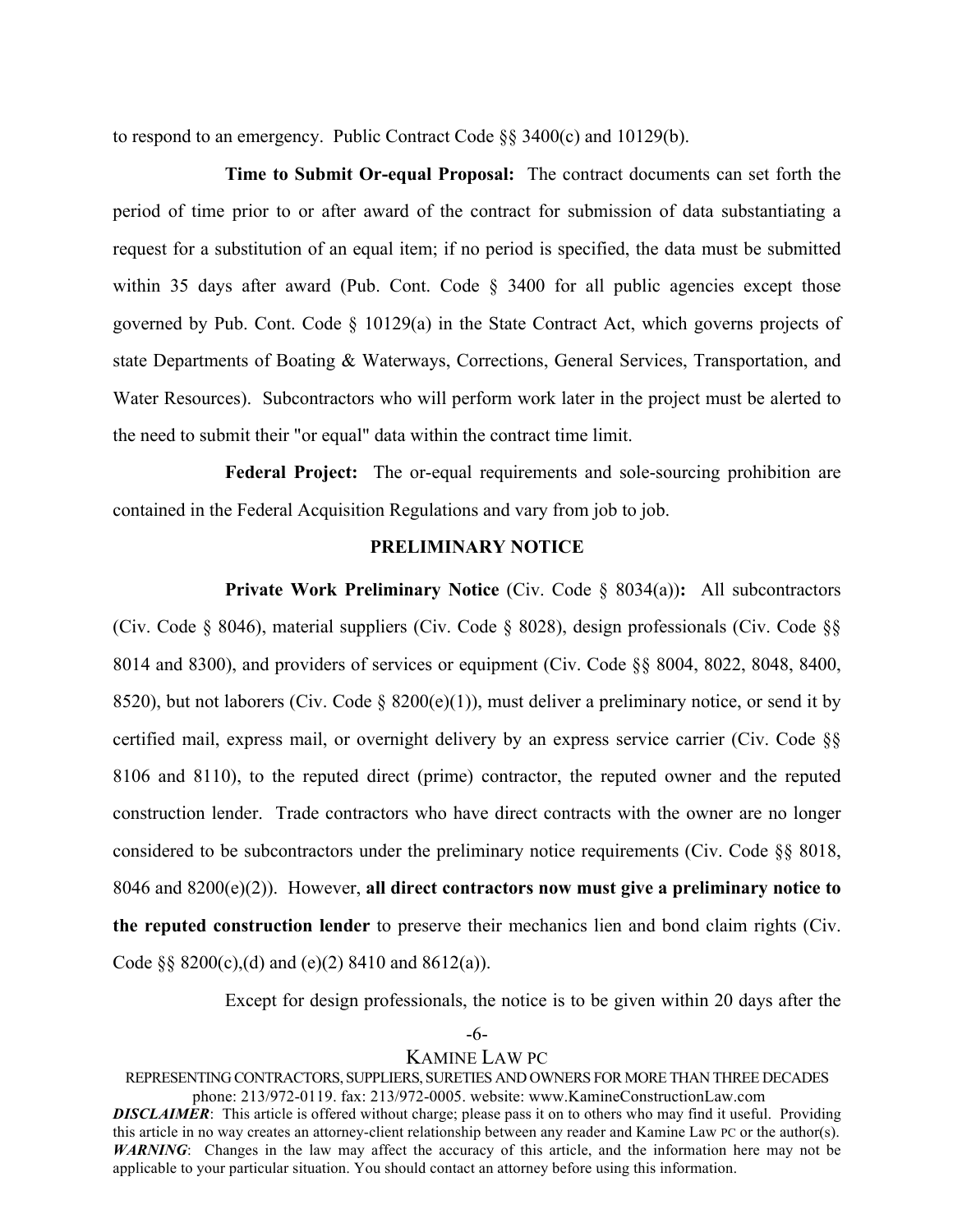**first** labor, services, equipment or materials are furnished to the jobsite. If the notice is late, it only covers labor, services, equipment or materials furnished during the 20 days before the notice was given and any furnished after it was given (Civ. Code § 8204(a)). Design professionals must give the notice within 20 days after commencement of work (Civ. Code §8204(b)). A notice that contains an accurate general description of the labor, services, equipment and materials provided through the date of the notice will cover everything provided after the notice, even if everything fails to fall within the general description in the notice (Civ. Code § 8206(b)).

If the notice is not given, no stop payment notices nor mechanics liens are enforceable (Civ. Code  $\S$ § 8410 and 8508(a)). Failure to give the notice also bars any claim against a payment bond, unless the alternative procedure described under Payment Bond Claim Notice, below, is followed (Civ. Code § 8612(a)).

**Public Work Preliminary Notice** (Civ. Code § 8034(b))**:** Neither laborers, nor anyone who has a direct contractual relationship with the direct (prime) contractor (*i.e.*, 1st tier subcontractor or supplier), has to give the notice (Civ. Code  $\S$  9300(b)(2)). Anyone else who provided labor, service, equipment or materials for the work (Civ. Code §§ 8022, 8048 and 9100), under authority from a direct contractor (Civ. Code § 8018), subcontractor (Civ. Code § 8046), architect, project manager, or other person having charge of any part of the work, must give the notice. It must be delivered, or sent by certified mail, express mail, or overnight delivery by an express service carrier (Civ. Code §§ 8106 and 8110), to the public entity and the direct contractor (Civ. Code §§ 9300 and 9302). If the work is for the California Department of Public Works or Department of General Services, it must go to the disbursing officer of the department constructing the work (Civ. Code § 9302).

The notice only covers labor, services, equipment or materials furnished during

-7-

# KAMINE LAW PC

REPRESENTING CONTRACTORS, SUPPLIERS, SURETIES AND OWNERS FOR MORE THAN THREE DECADES phone: 213/972-0119. fax: 213/972-0005. website: www.KamineConstructionLaw.com *DISCLAIMER*: This article is offered without charge; please pass it on to others who may find it useful. Providing

this article in no way creates an attorney-client relationship between any reader and Kamine Law PC or the author(s). *WARNING*: Changes in the law may affect the accuracy of this article, and the information here may not be applicable to your particular situation. You should contact an attorney before using this information.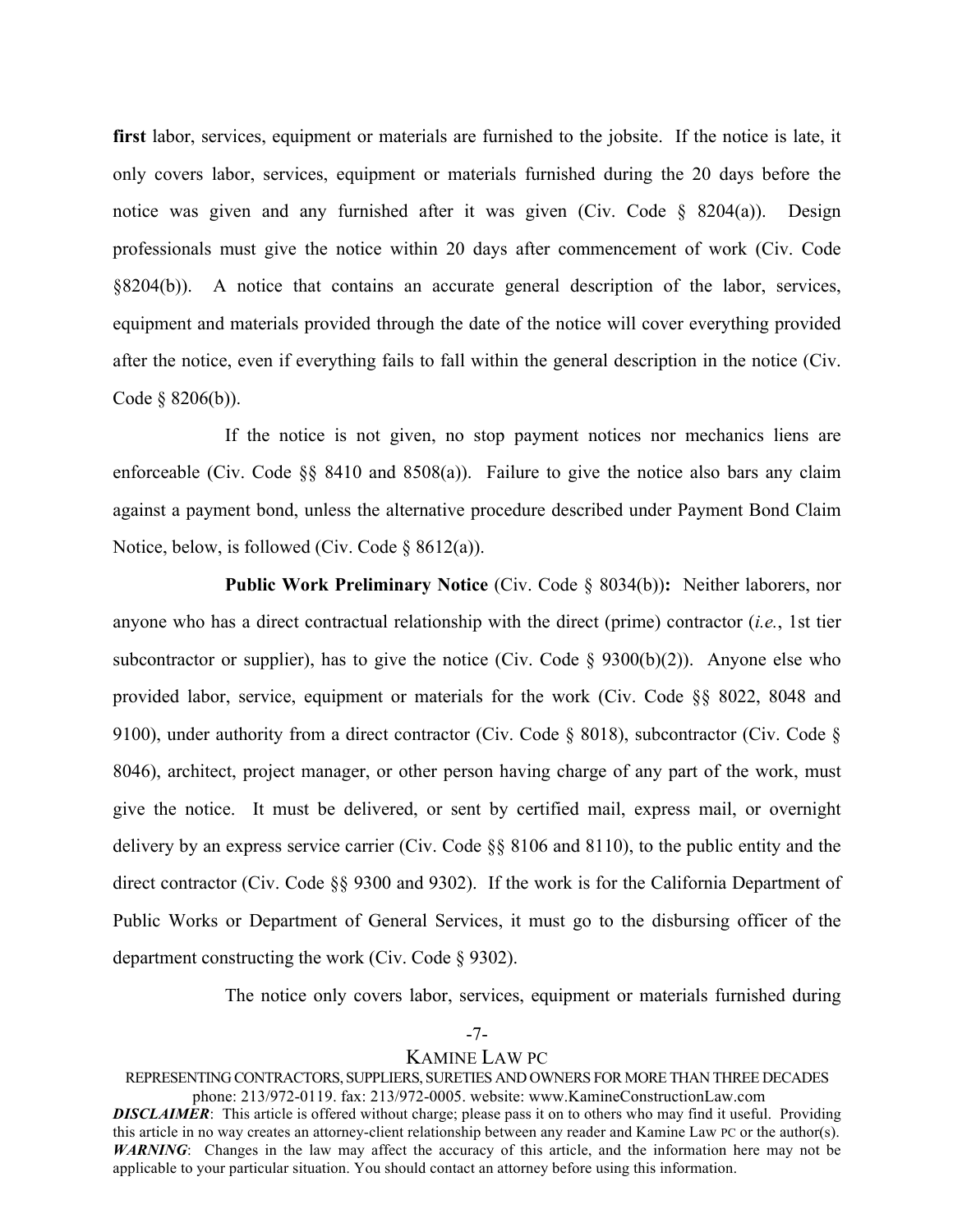the 20 days before the notice was given and any furnished after it was given (Civ. Code § 9304).

If the notice is not given, no stop payment notice is enforceable (Civ. Code  $\delta$ ) 9500(a)). Failure to give the notice also bars any claim against a payment bond, unless the alternative procedure described under Payment Bond Claim Notice, below, is followed (Civ. Code § 9560(b)).

**Federal Project:** No Preliminary Notice is required on federal projects. See Payment Bond Claim Notice, below.

### **PAYMENT BOND CLAIM NOTICE**

**Private Work:** If a timely Preliminary Notice is given, no other notice is required. If a Preliminary Notice is **not** given, then the subcontractor or supplier must deliver a payment bond claim notice, or send it by certified mail, express mail, or overnight delivery by an express service carrier (Civ. Code §§ 8106, 8110 and 8614), to the payment bond surety and principal (usually the prime contractor, but can be the owner) within 15 days after a Notice of Completion was recorded, and if none was recorded, then within 75 days after completion of the project (Civ. Code § 8612(b)). An attempt has been made to prevent a subcontractor or supplier to a subcontractor (*i.e.*, 2d tier subcontractor or supplier) from using the 15/75 day notice to preserve its payment bond claim when the 1st tier subcontractor received all of the progress payments to which it was entitled (Civ. Code. § 8612(c) and (d)). The language in the statute is hopelessly ambiguous and confusing. However, 2d tier subcontractors and suppliers should give preliminary notices to avoid losing their right to pursue a payment bond claim.

**Public Work:** If a timely Preliminary Notice is given, no other notice is required (Civ. Code § 9560(a)). If a Preliminary Notice is **not** given, then the subcontractor or supplier must deliver a payment bond claim notice, or send it by certified mail, express mail, or overnight

-8-

# KAMINE LAW PC

REPRESENTING CONTRACTORS, SUPPLIERS, SURETIES AND OWNERS FOR MORE THAN THREE DECADES phone: 213/972-0119. fax: 213/972-0005. website: www.KamineConstructionLaw.com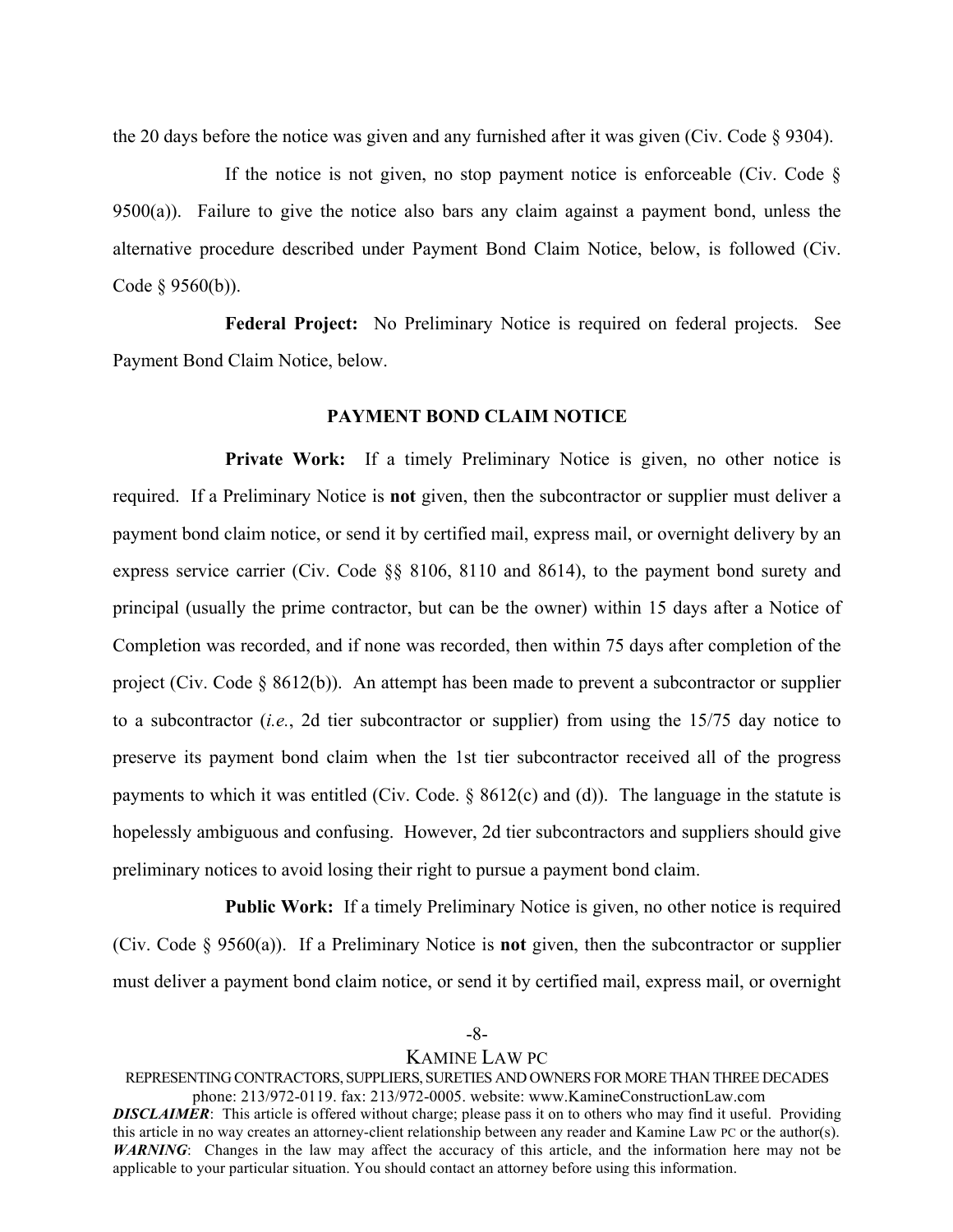delivery by an express service carrier (Civ. Code §§ 8106, 8110 and 9562), to the payment bond surety and principal, usually the direct (prime) contractor, within 15 days after a Notice of Completion was recorded, and if none was recorded, then within 75 days after completion of the project (Civ. Code § 9560(b)). An attempt has been made to prevent a subcontractor or supplier to a subcontractor (*i.e.*, 2d tier subcontractor or supplier) from using the 15/75 day notice to preserve its payment bond claim when the 1st tier subcontractor received all of the progress payments to which it was entitled (Civ. Code.  $\frac{6}{560(c)}$  and (d)). The language in the statute is hopelessly ambiguous and confusing. However, 2d tier subcontractors and suppliers should give preliminary notices to avoid losing their right to pursue a payment bond claim.

**Federal Project:** No payment bond notice is required from subcontractors or suppliers to the prime contractor. However, subcontractors of subcontractors and suppliers of subcontractors must give notice to the prime contractor, within 90 days after the **last** of the labor, services, equipment or materials were provided, stating the amount claimed and the subcontractor to whom the labor, services, equipment or materials were provided. The notice must be delivered by any means that provides written, third-party verification of delivery or in any manner in which a summons can be served (40 USC § 3133).

# **MECHANICS LIEN**

A mechanics lien must be recorded within a specified window of time (*Howard S. Wright Construction v. BBIC Investors, LLC* (2006) 136 CA4th 228, 38 CR3d 769). A lien recorded **before** the claimant has ceased furnishing labor, services, equipment or materials to the project is likely to be found to be premature.

**Notice and Proof of Service:** No lien is enforceable unless it includes (1) the statutory "Notice of Mechanics Lien" and (2) a "proof of service affidavit" showing that both the

-9-

### KAMINE LAW PC

REPRESENTING CONTRACTORS, SUPPLIERS, SURETIES AND OWNERS FOR MORE THAN THREE DECADES phone: 213/972-0119. fax: 213/972-0005. website: www.KamineConstructionLaw.com *DISCLAIMER*: This article is offered without charge; please pass it on to others who may find it useful. Providing this article in no way creates an attorney-client relationship between any reader and Kamine Law PC or the author(s). *WARNING*: Changes in the law may affect the accuracy of this article, and the information here may not be

applicable to your particular situation. You should contact an attorney before using this information.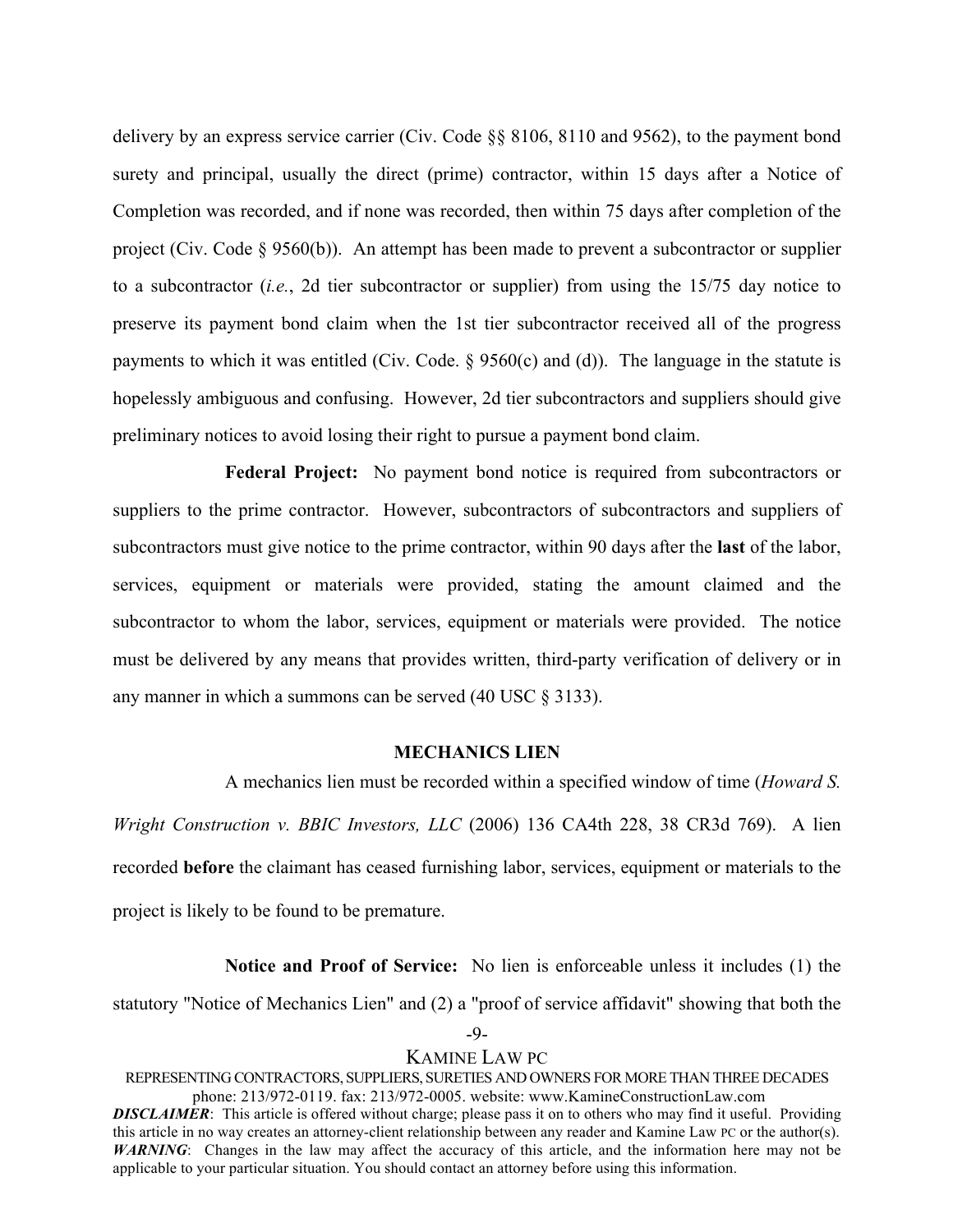lien and the new notice were served on the reputed owner by certified mail, or first-class mail (evidenced by a certificate of mailing), postage prepaid, addressed to the reputed owner of the property at his/her residence, place of business, address on the building permit or address on the recorded construction trust deed (Civ. Code § 8416).

**Direct (Prime) Contractor:** Record lien "**after** the contractor completes the direct contract" and either (1) **before** 60 days after a Notice of Completion or Notice of Cessation was recorded or (2) **before** 90 days after Completion of the Private Work (Civ. Code § 8412). If the owner of a project (other than the owner's personal residence in a building with four or fewer residential units) fails to deliver a copy of the Notice of Completion or Notice of Cessation, or send it by certified mail, express mail, or overnight delivery by an express service carrier, to the direct contractor within 10 days after it is recorded, then the time is extended to **before** 90 days after the notice was recorded (Civ. Code §§ 8106, 8110 and 8190).

**Subcontractor and Supplier:** Record lien "**after** the claimant ceases to provide work" and either (1) **before** 30 days after the Notice of Completion or Notice of Cessation is recorded or (2) **before** 90 days after Completion of the Private Work (Civ. Code § 8414). If the subcontractor/supplier gave the owner a Preliminary Notice, **and** the project is not the owner's personal residence in a building with four or fewer residential units, **and** the owner fails to deliver a copy of the Notice of Completion or Notice of Cessation, or send it by certified mail, express mail, or overnight delivery by an express service carrier, to the subcontractor/supplier within 10 days after it is recorded, then the time is extended to **before** 90 days after the notice was recorded (Civ. Code §§ 8106, 8110 and 8190).

**Design Professional:** Design professionals have a special lien right between the time the building permit or other governmental approval is obtained and the time that construction work commences (Civ. Code §§ 8302 and 8304). The lien expires when either (1)

### -10-

# KAMINE LAW PC

REPRESENTING CONTRACTORS, SUPPLIERS, SURETIES AND OWNERS FOR MORE THAN THREE DECADES phone: 213/972-0119. fax: 213/972-0005. website: www.KamineConstructionLaw.com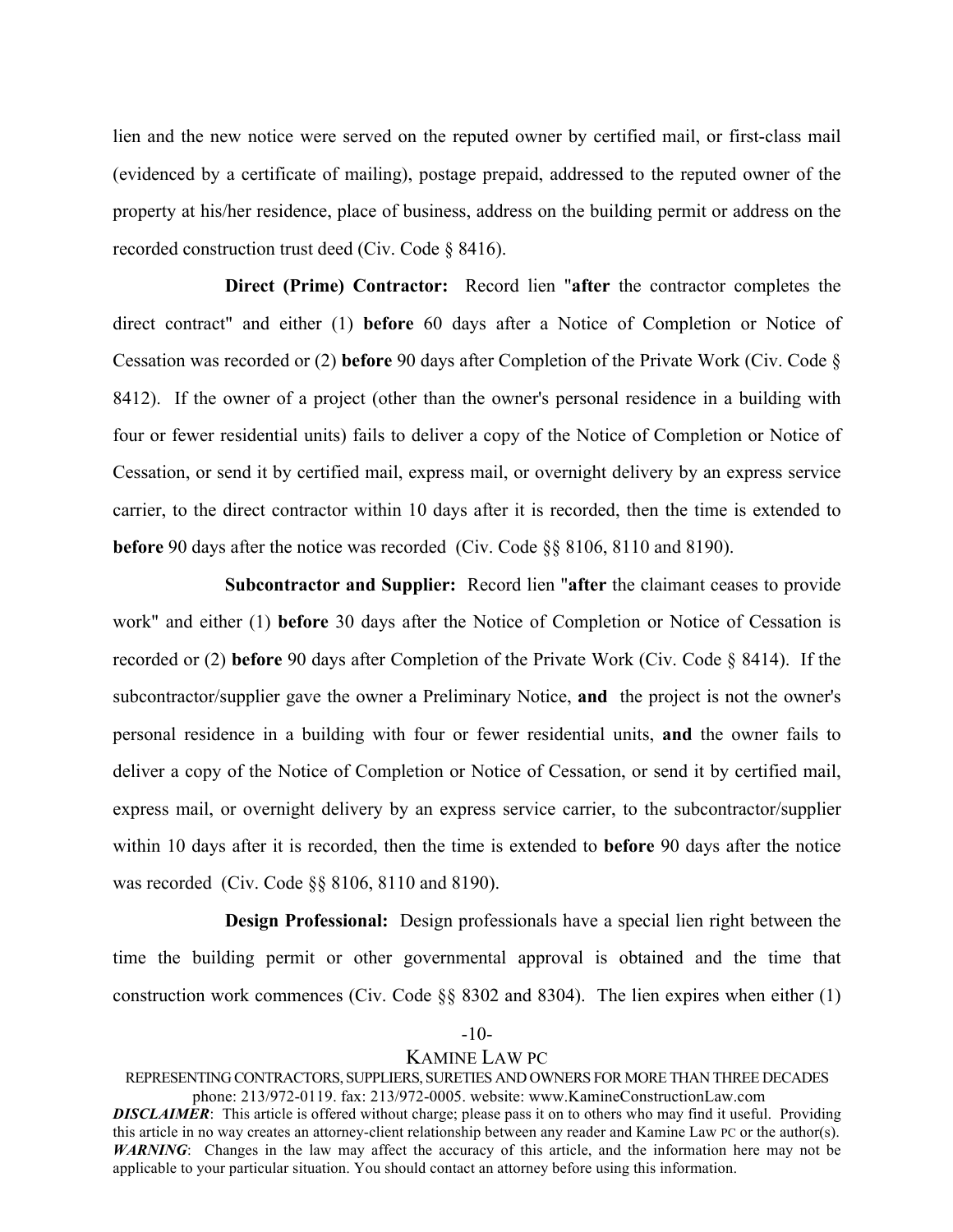construction starts or (2) 90 days after the lien was recorded (Civ. Code § 8306); however, it can be converted into a mechanics lien under certain circumstances (Civ. Code § 8319). Once construction commences, the design professional has the same rights to a mechanics lien as anyone else who provided services to the project (Civ. Code §§ 8312 and 8400).

**State or Local Public Work:** No mechanics lien is permitted against public property (Civ. Code § 8160; *Mayrhoffer v. Board of Education* (1891) 89 Cal 110, 111-14, 26 Pac 646). Payment bonds on public works projects substitute for the property against which a mechanics lien would otherwise be permitted.

**Federal Project:** No state law mechanics liens are effective on federal projects **except** post offices (*Loeffler v. Frank* (1984) 486 US 549, 100 LEd2d 549, 108 SCt 1965).

### **STOP PAYMENT NOTICE**

The "stop notice" or "bonded stop notice" under the old statute is now a "stop payment notice" or "bonded stop payment notice" (Civ. Code § 8044).

**Private Work – Prime Contractor:** Deliver stop payment notice to the construction lender not later than either (1) 60 days after a Notice of Completion or Notice of Cessation was recorded or (2) 90 days after Completion of the Private Work (Civ. Code §§ 8412 and 8508). If the stop payment notice is not accompanied by a bond in 125% of the amount of the claim, the construction lender – but not the owner –can elect to ignore it (Civ. Code  $\S$  8536).

**Private Work – Subcontractor or Supplier:** Deliver stop payment notice to the owner or construction lender not later than either (1) 30 days after the Notice of Completion or Notice of Cessation is recorded or (2) 90 days after Completion of the Private Work (Civ. Code §§ 8414 and 8508). If the stop payment notice is not accompanied by a bond in 125% of the amount of the claim, or if a payment bond was recorded before the **first** stop payment notice was

#### -11-

### KAMINE LAW PC

REPRESENTING CONTRACTORS, SUPPLIERS, SURETIES AND OWNERS FOR MORE THAN THREE DECADES phone: 213/972-0119. fax: 213/972-0005. website: www.KamineConstructionLaw.com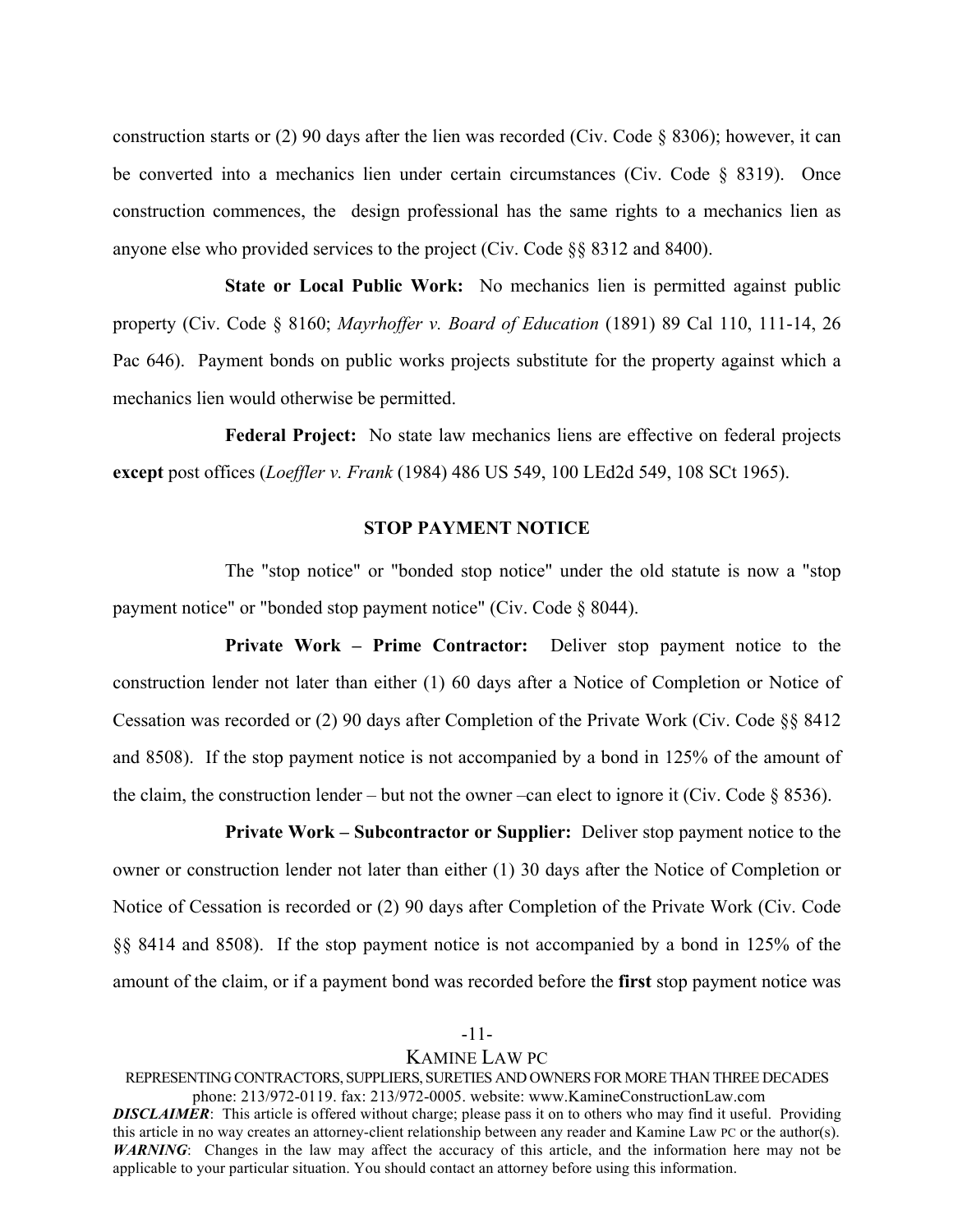delivered to the construction lender, then the construction lender can elect to ignore the stop payment notice (Civ. Code § 8536).

**Public Work – Prime Contractor:** The prime contractor has no right to give a stop payment notice on a public work (Civ. Code § 9100).

**Public Work – Subcontractor or Supplier:** Deliver stop payment notice to the pubic entity before expiration of either (1) 30 days after the Notice of Completion or Notice of Cessation is recorded, or (2) 90 days after the earlier of (a) the date when the public entity formally accepted the work or (b) the date, except for state projects, when no work has been done on the project for 60 consecutive days (Civ. Code §§ 9200 and 9356)

**Federal Project:** No stop payment notice procedure exists for federal projects.

### **GOVERNMENT CODE CLAIM**

Generally, before a contractor can sue a public entity for breach of contract, the contractor must present the claim prescribed by Government Code § 910 within one year of the last breach of the contract (Gov. Code § 911.2). This claim is usually in addition to all of the claims required under the contract. However, there are exceptions.

No Government Code claim is required for disputes arising out of contracts with the state (Pub. Cont. Code § 19100). Disputes on contracts under the State Contracts Act (Pub. Cont. Code § 10100 et seq.) for projects of the state Departments of Boating & Waterways, Corrections, General Services, Transportation, and Water Resources go directly to arbitration (Pub. Cont. Code § 10240 et seq.). Disputes on all other state contracts go directly to court, and the lawsuit must be commenced within 6 months after (1) the agency's final written decision under the contract claim provisions or (2) if there is no contract claim provision, within 6 months after accrual of the cause of action (Pub. Cont. Code § 19100).

### -12-

# KAMINE LAW PC

REPRESENTING CONTRACTORS, SUPPLIERS, SURETIES AND OWNERS FOR MORE THAN THREE DECADES phone: 213/972-0119. fax: 213/972-0005. website: www.KamineConstructionLaw.com *DISCLAIMER*: This article is offered without charge; please pass it on to others who may find it useful. Providing this article in no way creates an attorney-client relationship between any reader and Kamine Law PC or the author(s). *WARNING*: Changes in the law may affect the accuracy of this article, and the information here may not be

applicable to your particular situation. You should contact an attorney before using this information.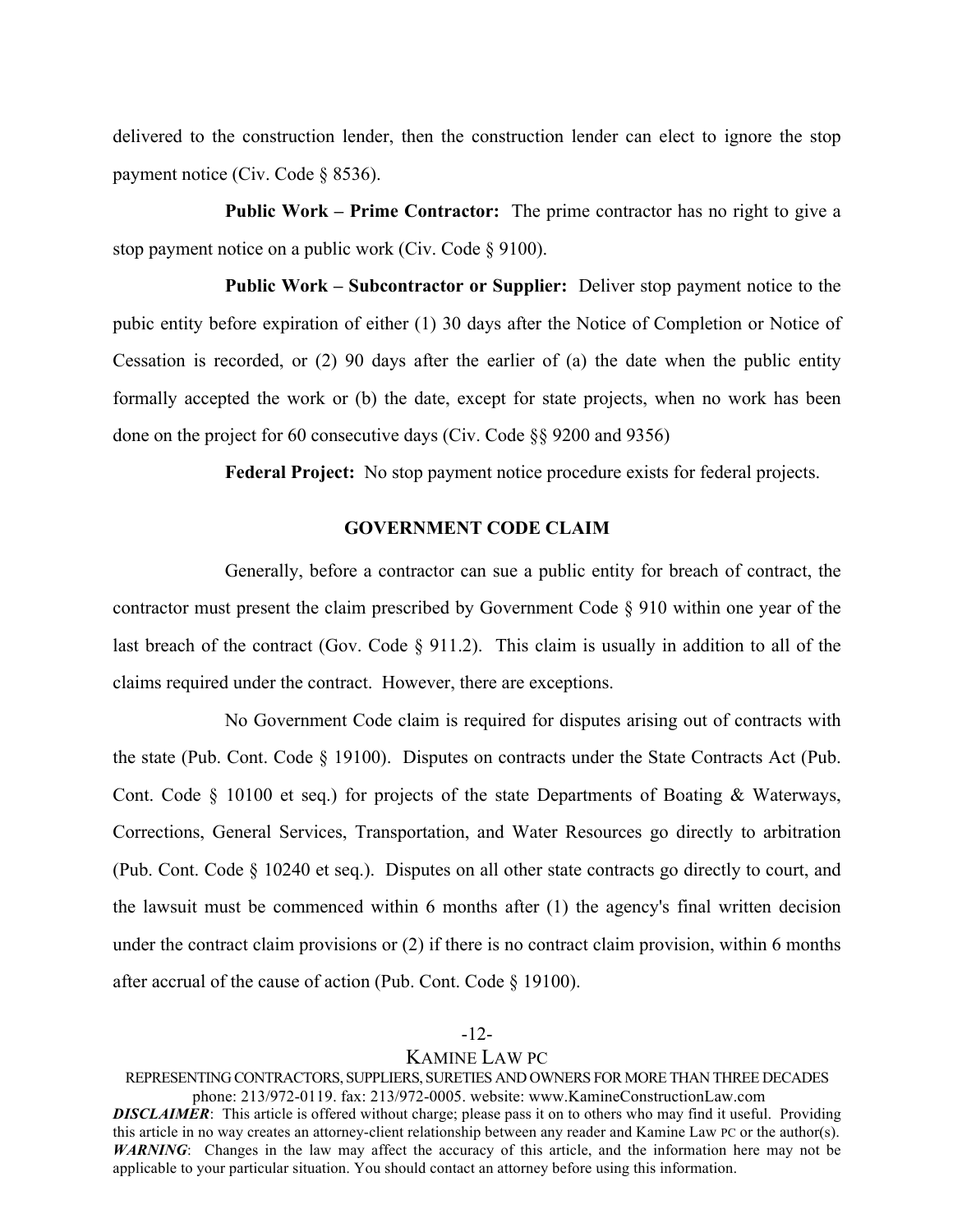For local agency contracts, a Government Code claim is often required. However, none is required (1) if the contract includes a procedure for the presentation, consideration and payment of claims arising out of or related to the contract (Gov. Code § 930.2), **and** (2) the contract fails to clearly state that, in addition, a Government Code claim is also required (*Arntz Builders v. City of Berkeley* (2008) 166 CA4th 276, 289, 82 CR3d 605).

### **LAWSUIT**

**Warning:** An attorney usually needs a few days to get the legal papers together. So, he or she cannot be consulted for the first time on the day before the lawsuit must be filed.

**Relief from Forfeiture of a Bid Bond** (when the public entity refuses to permit withdrawal of a bid with a mistake in it)**:** File lawsuit **and** serve summons within 90 days after the date of the bid opening (Pub. Cont. Code § 5102).

**Mechanics Lien:** File lawsuit within 90 days after the lien is recorded (Civ. Code § 8460). Within 20 days of filing the lawsuit, record a notice of pendency of the lawsuit; only from the date of that recordation will a purchase or encumbrancer have constructive notice of the lawsuit (Civ. Code § 8461).

**Mechanics Lien Release Bond:** File lawsuit within 6 months of the date that notice of recording the bond, with a copy of the bond, was delivered, or sent by certified mail, express mail, or overnight delivery by an express service carrier, to the lien claimant (Civ. Code §§ 8106, 8110 and 8424(d)).

**Private Work Stop Payment Notice – by a Prime Contractor:** File lawsuit within 90 days after expiration of either (1) 60 days after a Notice of Completion or Notice of Cessation was recorded or (2) 90 days after Completion of the Private Work (Civ. Code §§ 8412, 8508 and 8550). Within 5 days after the action is filed, deliver, or send by certified mail, express

### -13-

# KAMINE LAW PC

REPRESENTING CONTRACTORS, SUPPLIERS, SURETIES AND OWNERS FOR MORE THAN THREE DECADES phone: 213/972-0119. fax: 213/972-0005. website: www.KamineConstructionLaw.com *DISCLAIMER*: This article is offered without charge; please pass it on to others who may find it useful. Providing

this article in no way creates an attorney-client relationship between any reader and Kamine Law PC or the author(s). *WARNING*: Changes in the law may affect the accuracy of this article, and the information here may not be applicable to your particular situation. You should contact an attorney before using this information.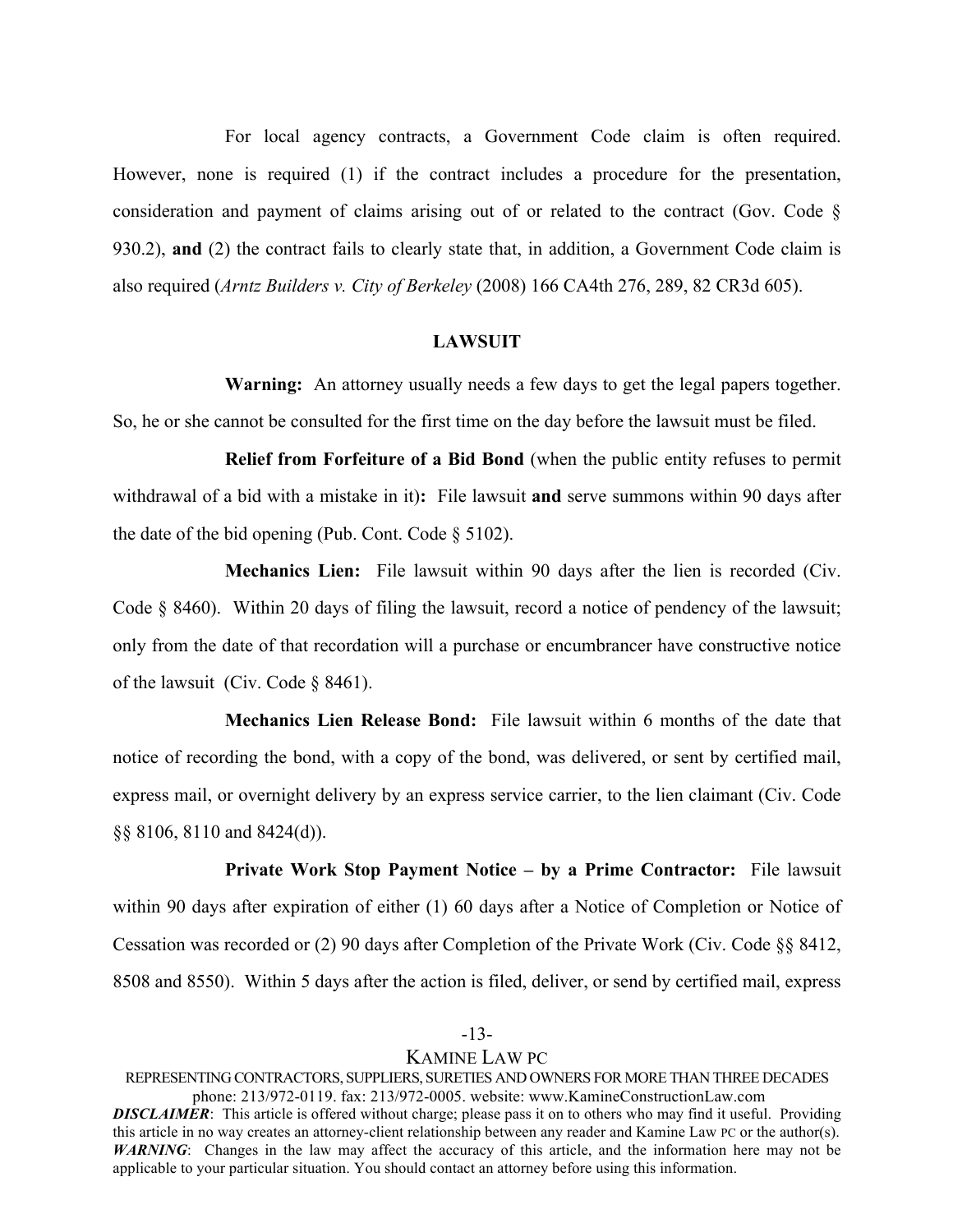mail, or overnight delivery by an express service carrier, notice of commencement of the action to the persons to whom the stop payment notice was given (Civ. Code  $\S$  8550).

**Private Work Stop Payment Notice – By a Subcontractor/Supplier:** File lawsuit **within 90 days after expiration of** either (1) 30 days after the Notice of Completion or Notice of Cessation is recorded or (2) 90 days after Completion of the Private Work (Civ. Code §§ 8414, 8508 an 8550). Within 5 days after the action is filed, deliver, or send by certified mail, express mail, or overnight delivery by an express service carrier, notice of commencement of the action to the persons to whom the stop payment notice was given (Civ. Code  $\S$  8550).

**Public Work Stop Payment Notice – By a Subcontractor/Supplier:** File lawsuit **within 90 days after expiration of** either (1) 30 days after the Notice of Completion or Notice of Cessation is recorded or (2) 90 days after the earlier of the date (a) when the public entity formally accepted the work or (b), except for state projects, when no work has been done on the project for 60 consecutive days (Civ. Code §§ 9200, 9356 and 9502). Within 5 days after the action is filed, deliver, or send by certified mail, express mail, or overnight delivery by an express service carrier, notice of commencement of the action to the persons to whom the stop payment notice was given (Civ. Code § 9354 and 9504).

**Private Work Payment Bond:** File lawsuit within 6 months after completion of the project, though longer statute of limitations may apply in some circumstances (Civ. Code §§ 8609 and 8610).

**State or Local Public Work Payment Bond:** File lawsuit **after** the claimant ceases to provide work, but not later than six months after expiration of either (1) 30 days after the Notice of Completion or Notice of Cessation is recorded or (2) 90 days after the earlier of the date (a) when the public entity formally accepted the work or (b), except for state projects, when no work had been done on the project for 60 consecutive days (Civ. Code §§ 9200, 9356 and

### -14-

# KAMINE LAW PC

REPRESENTING CONTRACTORS, SUPPLIERS, SURETIES AND OWNERS FOR MORE THAN THREE DECADES phone: 213/972-0119. fax: 213/972-0005. website: www.KamineConstructionLaw.com